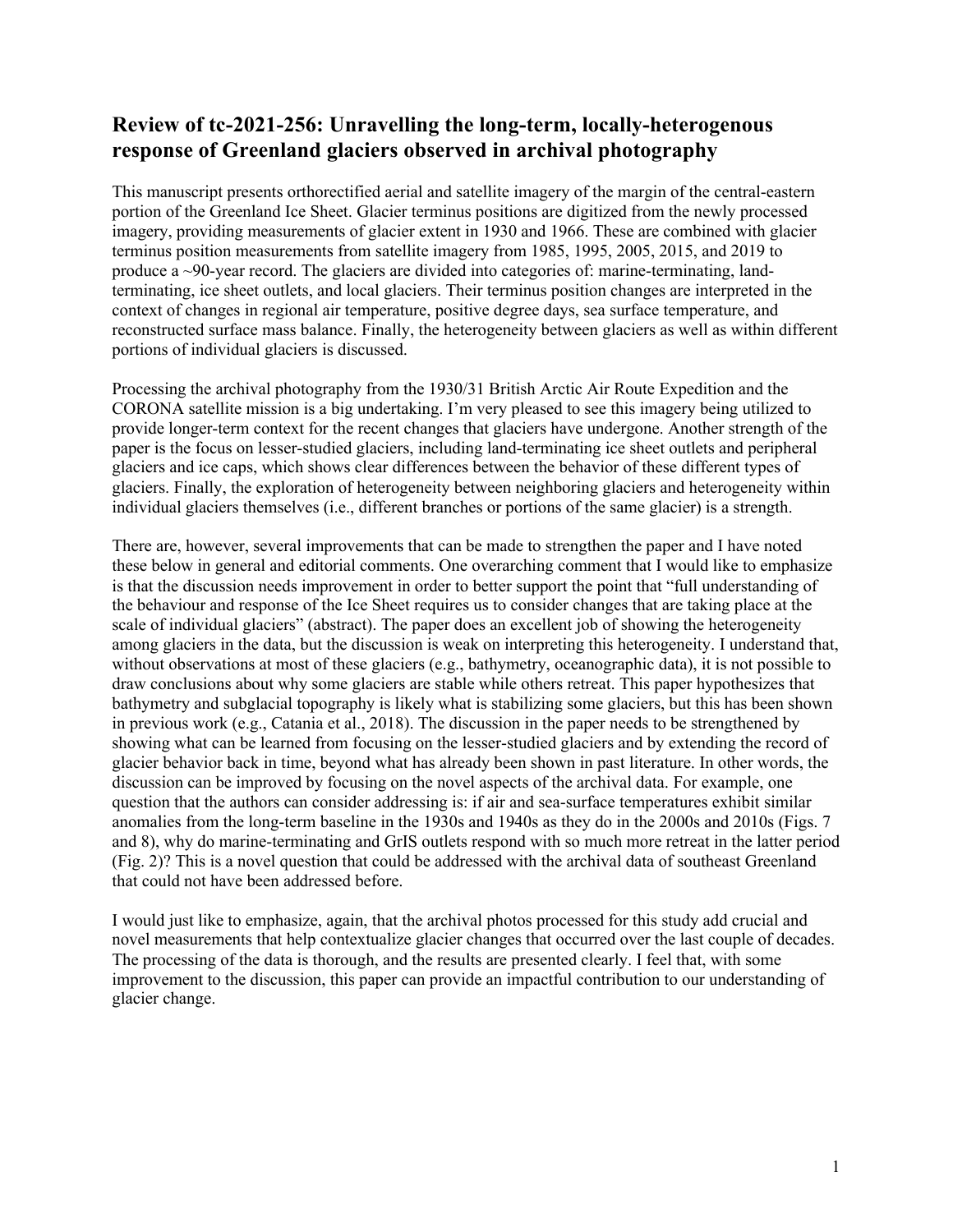## **General comments**

- 1. One of the conclusions of the study is that it is important to study glacier-to-glacier heterogeneity in order to get a full understanding of the behavior and response of the ice sheet. While I agree with this sentiment, I feel that this paper frames past work incorrectly. For example, lines 478-480 state that "there has been a temptation in the past to differentiate between regions." I disagree that past work that focused on regional aggregations of glacier behavior did so simply because it was tempting to do this. The goal of grouping regionally is to understand whether there are broad patterns to glacier behavior and their response to external forcing. And, while there have been previous studies that have grouped glaciers regionally, there are also studies that have shown significant heterogeneity between neighboring glaciers (e.g., Bjørk et al., 2012; Carr et al., 2017). I have two suggestions:
	- a. Change the wording throughout the manuscript to more accurately state that the goals of the past regional studies was to investigate broad-scale patterns, while this present study focuses on glacier-to-glacier heterogeneity.
	- b. Add to the introduction an overview of past studies that have looked at glacier-to-glacier heterogeneity, explain what they had found, and then go on to describe how this present study builds on that previous work.
- 2. An estimate of observation errors for SST and SMB should be added to the manuscript. Currently, Figures 7, 8, and 9 show the standard deviation of the data around the mean (gray shading) but this does not take into account errors in each individual measurement. I appreciate that it is difficult to assess the errors on these data but, at the very least, a rough estimate should be incorporated such that the gray shading includes both the scatter in the measurements and the errors on the measurements themselves.
- 3. I suggest combining Figures 7, 8, and 9 into one. This would make it easier to compare air temp, SST, and SMB.
- 4. Some of the text in the discussion section presents results without any interpretation and the manuscript would be clearer if this text were moved to the results section. I've tried to note this in my editorial comments below but I may have missed some. I suggest the authors go through the manuscript to move any text that does not include interpretation from the discussion section to the results section.
- 5. In general, more explanation is needed throughout the discussion to substantiate some of the interpretation. I've noted this in editorial comments below.
- 6. The interpretation of the behavior of Glacier 14 needs to be clarified. First, the text on lines 442-446 states that the bathymetry data in front of Glacier 14 shows that the stable portion of the terminus is located where the bed is deeper. Although the bed may be deeper in front of the terminus, the data doesn't show what the topography is just upstream of the terminus. There could potentially be a steep ridge there and the bathymetry data that's available does show a shallowing towards the terminus. Second, the text on lines 446-449 goes on state that the observed stability is in opposition to the fact that calving rates tend to be higher for termini in deeper water. This is slightly confusing because terminus stability arises from stable calving and melt rates. In other words, the calving rate can be high but as long as it doesn't increase (and melt rates don't increase), the terminus will not retreat (velocity also has to remain steady). So, it isn't the calving rate itself but changes in the calving rate that are important. Finally, this paragraph hypothesizes that the western part of this glacier is "subject to dynamically-driven mass loss" even though the terminus position is stable. This interpretation is not supported and I would like to see more explanation for why the authors think this is the case. The evidence presented is that the western portion has faster ice flow and is grounded in deeper water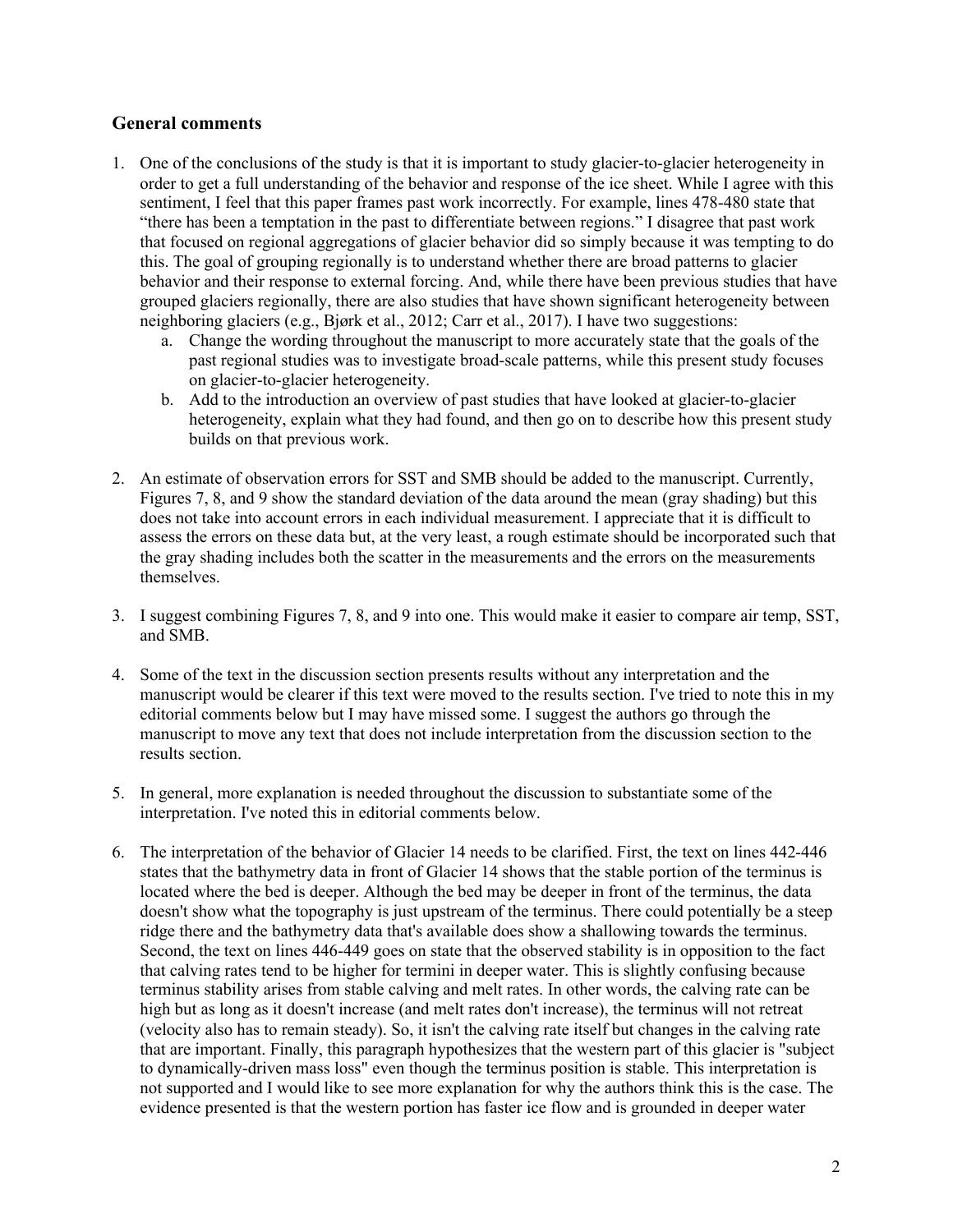(although I question this) but I don't see why this leads to the claim that this glacier is dynamically losing mass.

- 7. Similar to my previous point, the text on line 455 states that Glacier 15 is undergoing "surface thinning" and is "losing the greatest amount of mass" however this is not supported. Please add justification for these claims.
- 8. The data availability statement does not comply with the requirements of the journal. The journal data policy states that if the data is not made publicly accessible in a FAIR repository, an explanation needs to be provided for why this is the case (https://www.thecryosphere.net/policies/data\_policy.html). My strong recommendation is for the orthophotos from the BAARE and CORONA, as well as the derived terminus positions from all of the imagery (including those from Landsat), be placed in a FAIR repository, with a DOI obtained and referenced in the Data Availability section.

## **Editorial comments**

[line 279] Change "Thss" to "This"

[lines 308-309] The sentence "Those outlets ... greater variability" repeats what has already been said earlier in the paragraph about marine-terminating glaciers. I suggest removing this sentence.

[lines 309-310] I suggest moving this sentence to the discussion because it does not directly describe results.

[lines 311-312] These sentences should be moved to the paragraph where Figures 2 and 3 are described.

[line 329] I suggest renaming this section to "Surface mass balance"

[line 365] I suggest changing "controllers" to "external forcings"

[lines 365-371] This paragraph should be moved to the discussion. It can be combined with the existing text in Section 4.1.

[lines 380-382] Please add the start and end years that define each of these periods discussed in this sentence

[lines 383-384] Please add some discussion of this differences in air temperature from this study and what was shown by Hanna et al. (2021). Is this just the difference between Greenland-wide air temperature versus the trend in the southeast? Or is there a difference between the air temperature reconstructions for the same region?

[line 385] Please explain why this increase is seen as important. Was there a threshold crossed? Is it the largest observed increase in XX years? I also suggest mentioning the positive degree days in the contemporary period and discuss their behavior.

[lines 391-392] More discussion is needed to explain why the interpretation is that warming waters are responsible for glacier retreat, rather than rising air temperatures.

[line 400] Add the word "detail" following "more"